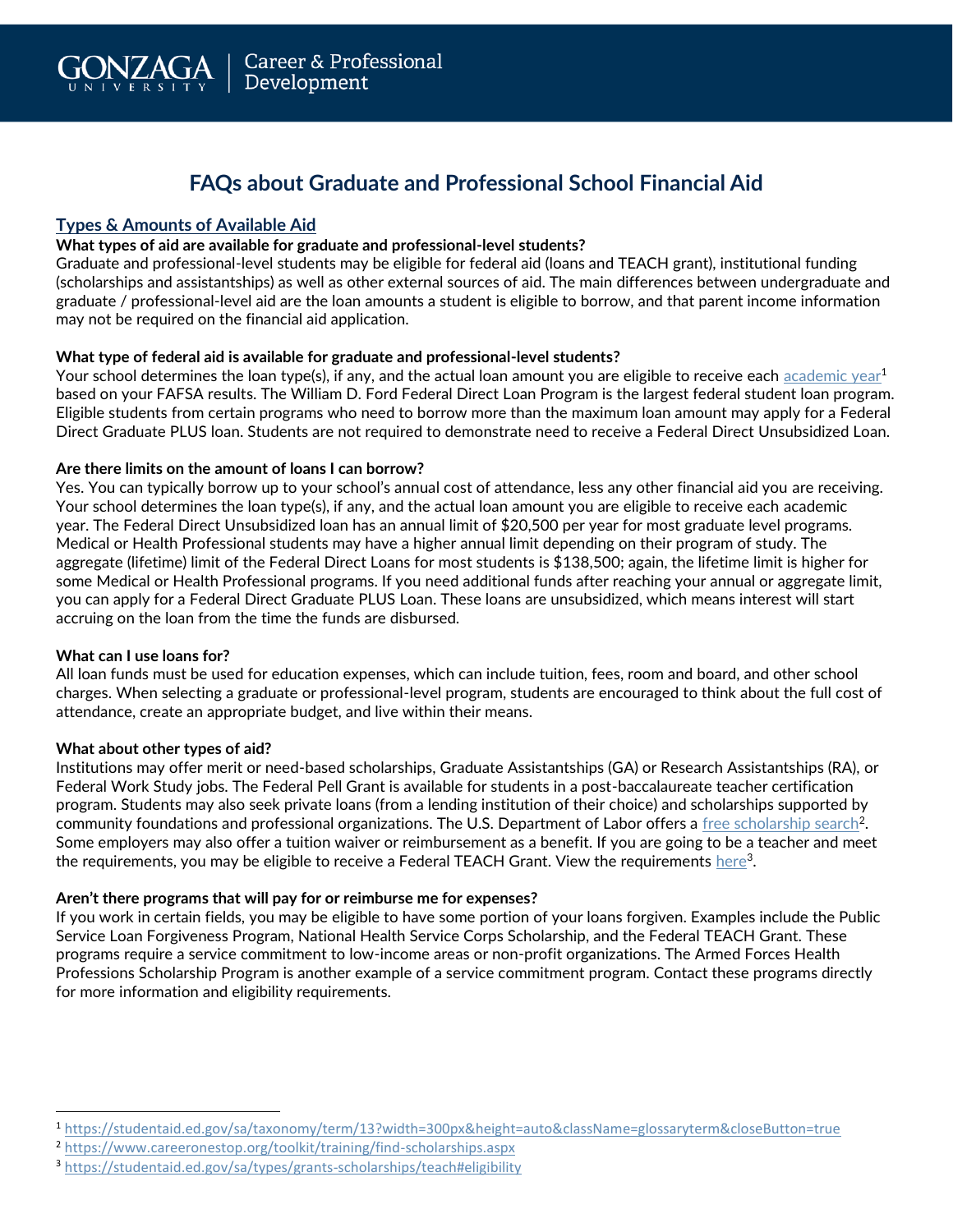# **How to Apply**

## **Do I need to file the FAFSA?**

While not required as part of the application or admission process, prospective graduate students are encouraged to file the Free Application for Federal Student Aid (FAFSA) and must do so in order to qualify for federal loan programs. Institutions may also require you to fill out the FAFSA when applying for scholarships or assistantships.

## **Do I need to provide my parent or guardian information to qualify for loans or aid?**

In almost all cases, graduate or professional students are considered independent students for the purposes of completing the FAFSA form. This means they generally are not required to provide parent income information. However, some professional programs (such as medical school) may require you to provide parent income information to qualify for needbased institutional scholarships and loans.

## **What documents or information do I need to file the FAFSA?**

Students need their Social Security Number (or Alien Registration Number); federal income tax returns, W-2s, and other records of money earned; bank statements and records of investments; records of untaxed income; and a FSA ID to sign electronically. There is no fee to file the FAFSA.

## **When should I apply?**

The FAFSA application is open from October 1 to June 30 of each academic year. Always check with individual institutions for deadlines. Students are encouraged to apply early.

## **Enrollment & Repayment**

## **How does my enrollment status factor into the available aid?**

Students need to make satisfactory academic progress in order to continue receiving federal student aid. In other words, you have to make good enough grades, and complete enough classes (credits, hours, etc.), to keep moving toward successfully completing your degree or certificate in a time period that's acceptable to your school.

## **What happens to my undergraduate student loans?**

As long as a student is enrolled at least ½ (half) time in a degree-seeking program, any federal loans used to pay for undergraduate education expenses enter a deferment period. If the loan is subsidized, interest will not accrue. If the loan is unsubsidized, interest will continue to accrue during the time a student is enrolled in a graduate or professional-level program. Students should be sure that the lender has up-to-date contact information and that loans do not fall into default. Check with individual lenders regarding private loans. Unsure of who your Federal Loan servicer is? You can view your loan [servicer contact information](https://nslds.ed.gov/nslds/nslds_SA/)<sup>4</sup>.

#### **Do I need to start paying back my undergraduate loans if I'm taking one or more gap years?**

If you are out of school for longer than a six (6) month period, your undergraduate loans will go into repayment. If you are unable to afford that monthly payment, you should contact your loan servicer directly to request a deferment, a forbearance, or an income-based repayment plan.

## **Other**

 $\overline{a}$ 

## **What about post-bacc programs or courses (pre-requisites) I take after graduating?**

Federal Direct Student Loans may be available for non-degree programs if they are considered a preparatory program for entrance to a professional school. However, federal regulations limit students in preparatory programs to **one year** of federal student aid. Students admitted to a degree-seeking post-bacc program will be eligible for federal student loans based on undergraduate loan limits.

#### **What if I'm looking to go to school abroad?**

Some international schools qualify for federal loan programs. Students must check program eligibility and should start the process early. The U.S. Department of Education offers some tips for [staying organized](https://studentaid.ed.gov/sa/types/international)<sup>5</sup>.

<sup>4</sup> [https://nslds.ed.gov/nslds/nslds\\_SA/](https://nslds.ed.gov/nslds/nslds_SA/)

<sup>5</sup> <https://studentaid.ed.gov/sa/types/international>